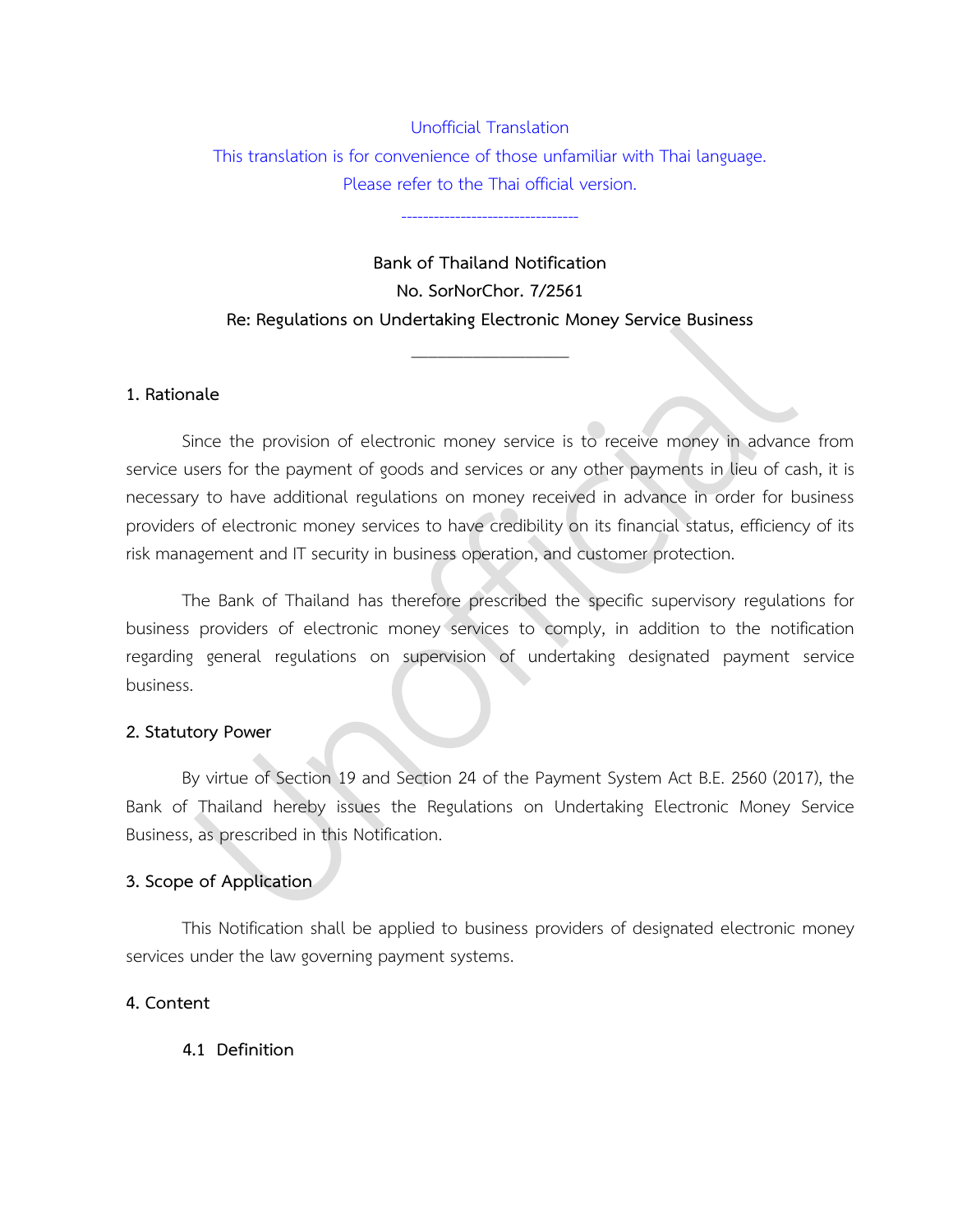In this Notification,

"Electronic money" means electronic cards that business providers issue for service users, whose name may or may not be specified. The service user shall pay money in advance to the business providers and use such electronic money for payment of goods or services or any other payment in lieu of cash to which the value or the amount of the money paid in advance has been recorded or stored.

"Electronic card" means an electronic card as defined in thecriminal code.

"Business provider of electronic money services" means business provider who is licensed or registered to undertake designated electronic money service business under the law governing payment systems.

"Financial institution" means the financial institution under the law governing financial institution businesses.

"Commercial bank" means the commercial bank under the law governing financial institution businesses.

"Specialized financial institution" means the specialized financial institution under the law governing financial institution businesses.

"State enterprise" means the state enterprise established under the specific law.

"Controlling power" means having any relationship in any of the following aspects:

1) Holding voting shares in a juristic person of more than 50 percent of the total voting rights of the legal entity; this includes holding voting shares of the spouse, child or adopted child who is under legal age.

2) Having power to control majority of votes in the shareholder's meeting of a juristic person; this includes controlling power of the spouse, child or adopted child who is under legal age.

"BOT" means the Bank of Thailand under the law governing the Bank of Thailand.

"Minister" means the Minister of Finance.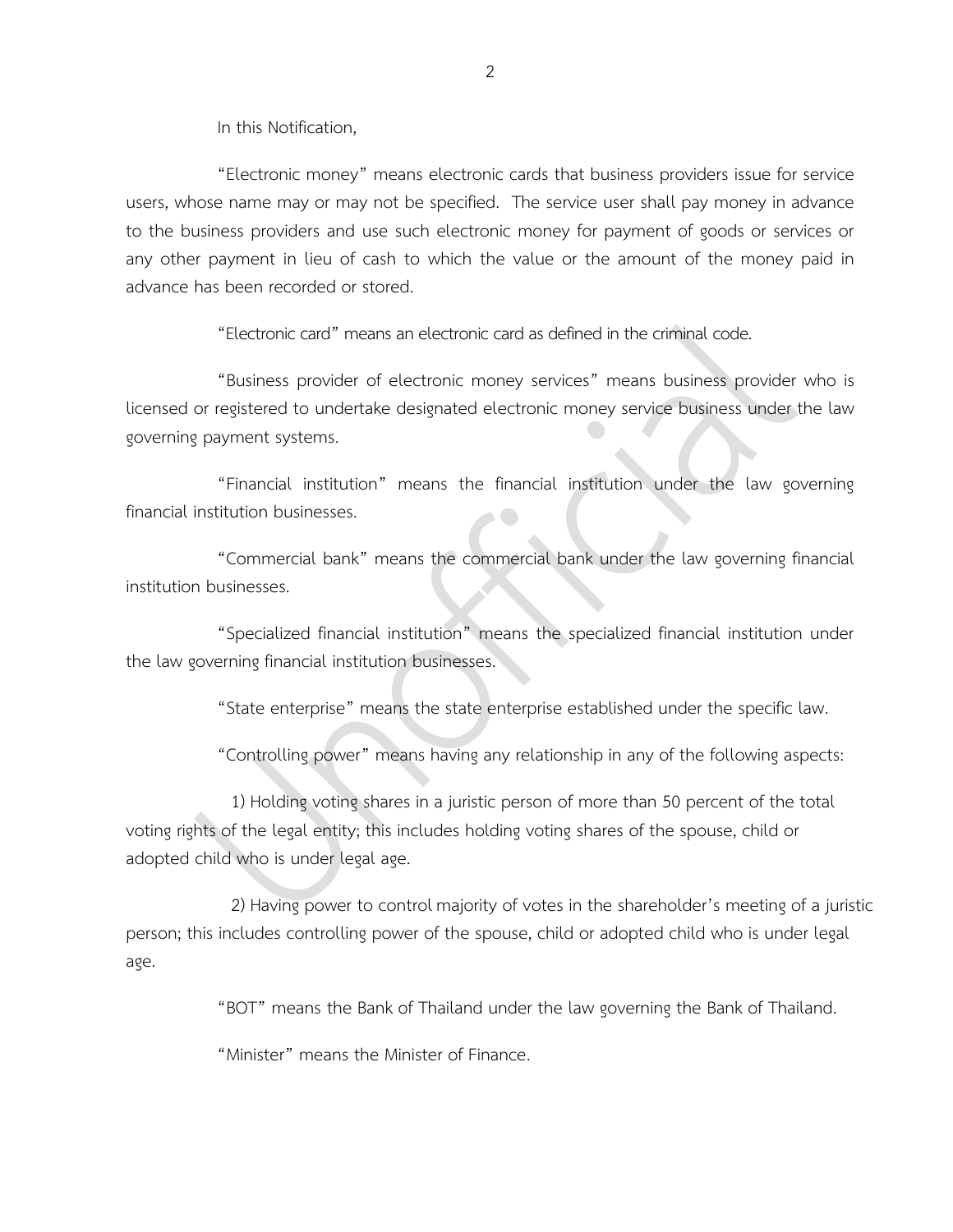#### **4.2 Regulations on undertaking electronic money service business**

The business providers of designated electronic money services shall comply with the following regulations:

4.2.1 Electronic money services must not have the same characteristics as credit giving.

4.2.2 Electronic money services must be recorded the value of money in Thai baht or in foreign currencies.

4.2.3 Prepare an accounting record for money received in advance from service users separating from other accounts of the business provider of electronic money services, and regularly update the information to be present and accurate. Also business provider must prepare service user's individual account of money received in advance separately and disclose it clearly in the financial statement or noted to the financial statement.

4.2.4 For maintaining money received in advance from the service users, it must be separately retained from other working capital of the business provider of electronic money services and shall be deposited at the commercial banks or specialized financial institutions at any time no less than the outstanding balance of money received in advance. The money shall be deposited in an account separately from other deposit accounts of the business provider of electronic money services, in which it must be free from any obligations and must be utilized only for settlement relating to the provision of electronic money services.

In addition, the deposit account for money received in advance, the business provider of electronic money services must clearly specify the name of the deposit account as the deposit account for money received in advance of the business provider of electronic money services. This is for the benefit of protection of money received in advance according to the law governing payment systems.

In case that the business provider of electronic money services is the commercial bank or specialized financial institution, money received in advance can be kept at its own institution by separating it from other assets and cannot be used for any other purposes.

4.2.5 Shareholder's equity is not less than the paid-up capital as prescribed by law, it shall be calculated on the last day of the quarter and be reported to the BOT within 30 days from the last day of the quarter in accordance with regulations, calculation methods and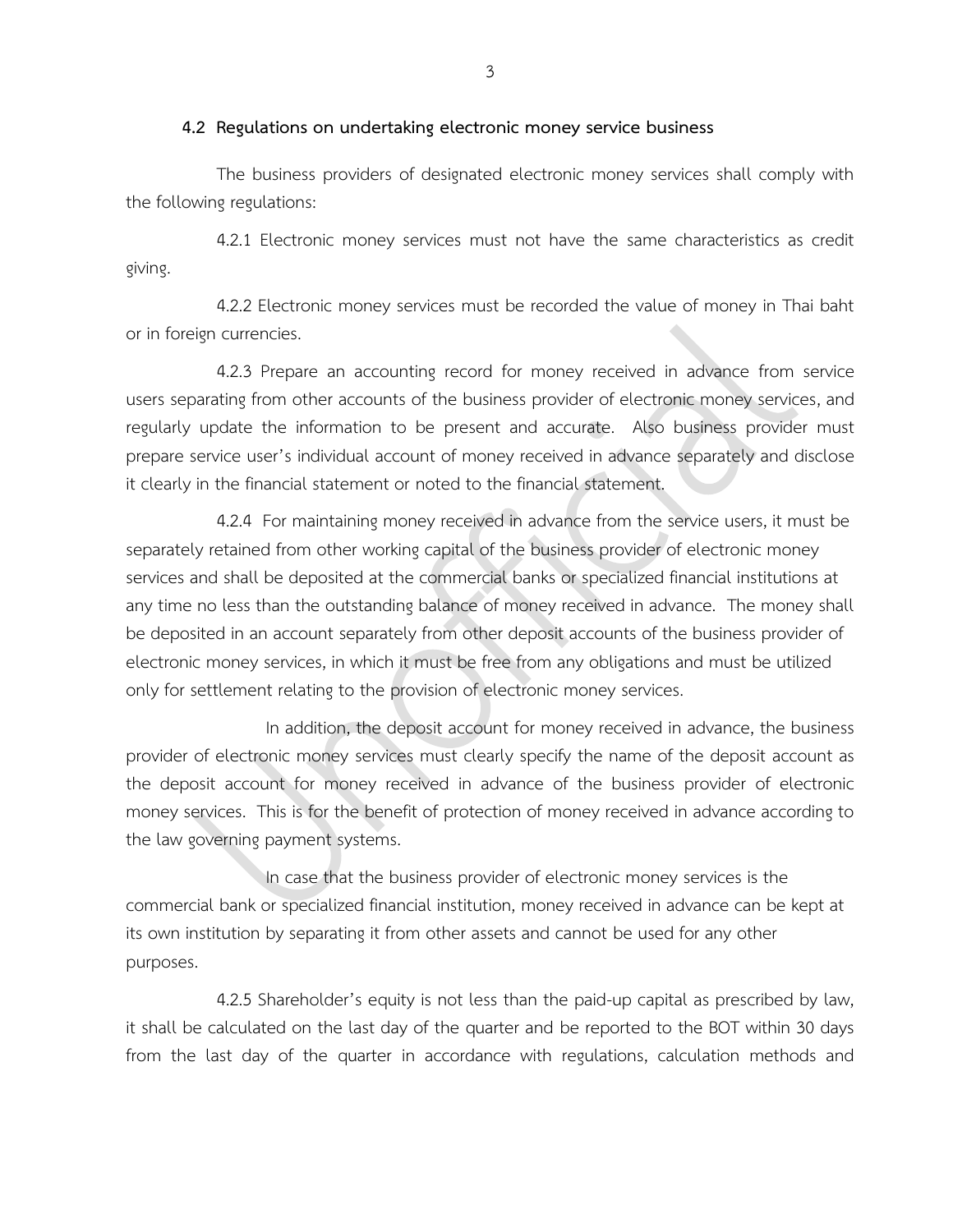conditions as prescribed by the BOT, according to the reporting form attached at the end of this notification.

In a case where the shareholder's equity is less than the paid-up capital as prescribed by law, the BOT shall impose a fine and/or take certain actions on a case by case basis, to prevent potential loss of service users and general public, and to urge business provider of electronic money services to rectify or improve its financial condition in accordance with the regulations.

In addition, in order to ensure the credibility of financial status of business provider of electronic money services, and to prevent the impact on service users, in a case where the equity of business providers of electronic money services is less than the paid-up capital as prescribed by law, the Bank of Thailand shall prescribe the supervisory measures for business provider of electronic money services to implement as follows:

(1) When the shareholder's equity is less than the paid-up capital as prescribed by law, business provider of electronic money services shall submit a letter of explanation for reasons and resolution to the BOT within 30 days from the last day of the quarter. In this regard, the BOT may require business provider of electronic money services to prepare its financial status and performance improvement plan and the BOT may prescribe other conditions as well.

(2) When the shareholder's equity is less than 75% of the paid-up capital as prescribed by law, the BOT shall require business provider of electronic money services to prepare its financial status and performance improvement plan within 30 days from the last day of the quarter and submit such plan to the BOT for approval. In this regard, the BOT may prescribe additional requirements, or other conditions as well.

In case that business provider of electronic money services does not prepare its financial status and performance improvement plan or the plan is not approved by the BOT or the plan cannot be implemented or complied with the prescribed conditions, the BOT may require business provider of electronic money services to undertake any implementation as deemed appropriate, within the defined timeline.

(3) When the shareholder's equity is less than 50 percent of the paid-up capital as prescribed by law, the BOT shall consider to temporarily suspend partial or whole services. In case where the BOT considers that business provider of electronic money services has the financial status or any implementation that may cause damages to the public or the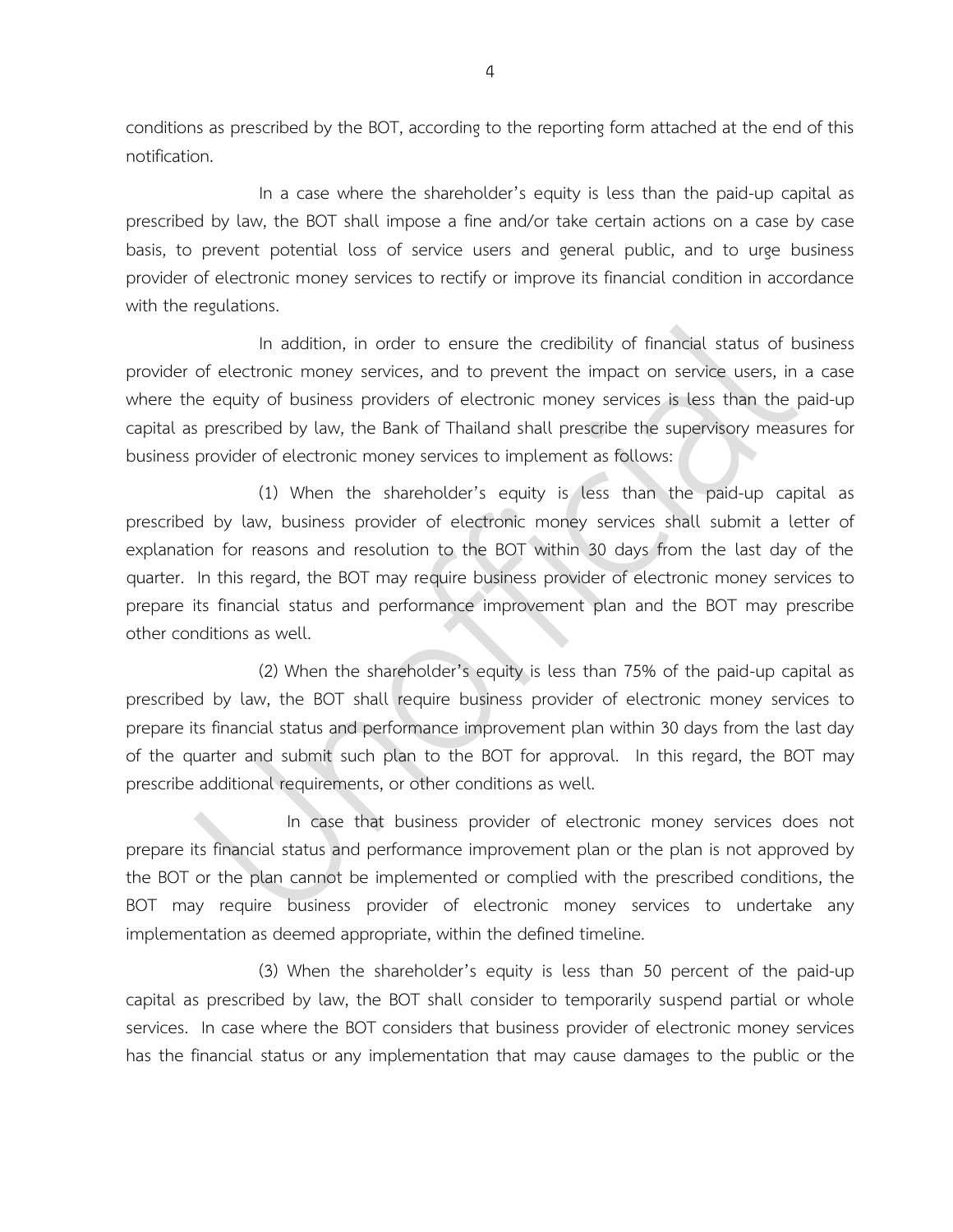payment systems of the country, the BOT shall propose to the Minister for his consideration to revoke the license.

For business providers of electronic money services who are under registration, they shall be exempted from regulatory requirements under this clause.

4.2.6 Specify the maximum value of electronic money that can be used per card or per account based on appropriateness to service users and sound risk management.

4.2.7 Provide the systems, processes or registration tools or any other methods in using the electronic money services in order to take care of service users and to limit the most potential damages of value of electronic money in case that the card is lost or stolen when service users requested for it. Business provider of electronic money services shall notify such rules, procedures and conditions to service users in advance.

4.2.8 Disclose the rules and conditions for electronic money redemption to service users. If redemption request is compliant with the prescribed rules and conditions, business provider of electronic money services shall refund service users' money within 15 days from the day service users submit a redemption request.

4.2.9 Provide the methods for service users to check the outstanding balance of electronic money, expiry date and inform such methods to service users.

4.2.10 Have in place the operational systems which prevent service users to transfer funds to each other without using the systems of business providers of electronic money services.

4.2.11 For undertaking additional businesses besides the electronic money service business, it is allowed for only businesses as follows:

(1) Businesses of which certain or all parts relating to or as a result of electronic money services. If such businesses are designated payment systems or designated payment service businesses, the request for registration or license must be proceeded, as the case may be.

(2) Other businesses that support designated payment systems or designated payment service businesses to the extent that they do not cause any potential risks that would impact the core business and money received in advance from service users.

In case that the business provider of electronic money services intend to undertake businesses as specified in Clause (1) and/or Clause (2), they shall submit the request for BOT's approval on case by case basis, together with clarification of principles, reasons and

5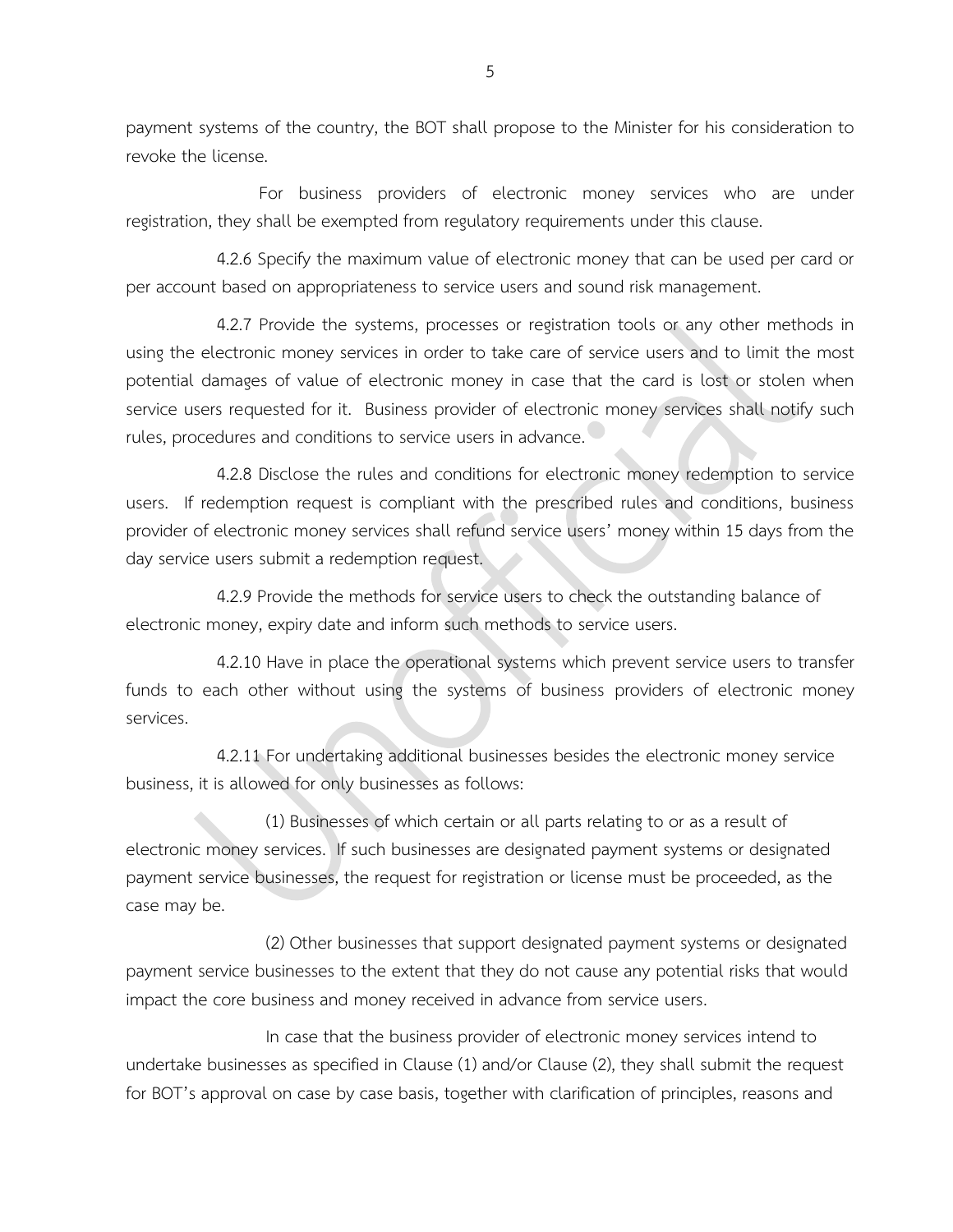risk assessments, accompanied by supporting information and documents. The BOT shall complete the consideration within 45 business days from the date receiving the request with completed documents. However, the BOT may either approve or reject the request, or approve with any conditions. The BOT may also temporarily suspend or revoke an approval granted afterwards if it is later found that there is any implementation which is not consistent with the information given for approval or it fails to comply with any requirements prescribed by the BOT.

For business providers of electronic money services who are under registration, they shall be exempted from compliance with this particular regulations.

4.2.12 In case that where the business provider of electronic money services will change controlling power of the entity such as the sale of voting shares by existing shareholders causing the voting shares of other shareholders are exceeding 50 percent of the total voting rights in the company, the business provider of electronic money services shall submit the request for BOT's approval before implementation in writing or by the defined electronic means together with detailed clarification of impact assessment and the potential risks accompanied by supporting information and documents. The BOT shall complete its consideration within 45 business days from the date receiving the request with completed documents.

However, the BOT may either approve or reject the request, or approve with conditions on a case by case basis. The BOT may also temporarily suspend or revoke an approval granted afterwards if it is later found that there is any implementation not consistent with the information given for approval or it fails to comply with any requirements prescribed by the BOT.

For business providers of electronic money services who are under registration, they shall be exempted from compliance with this particular regulations.

## **4.3 Exemption from compliance with the supervisory regulations for financial institutions, specialized financial institutions and state enterprises due to supervision of specific law.**

Business providers of electronic money services who are financial institutions, specialized financial institutions and state enterprises shall be exempted from compliance with the following regulations:

(1) Having shareholder's equity not less than the paid-up capital, as prescribed in Clause 4.2.5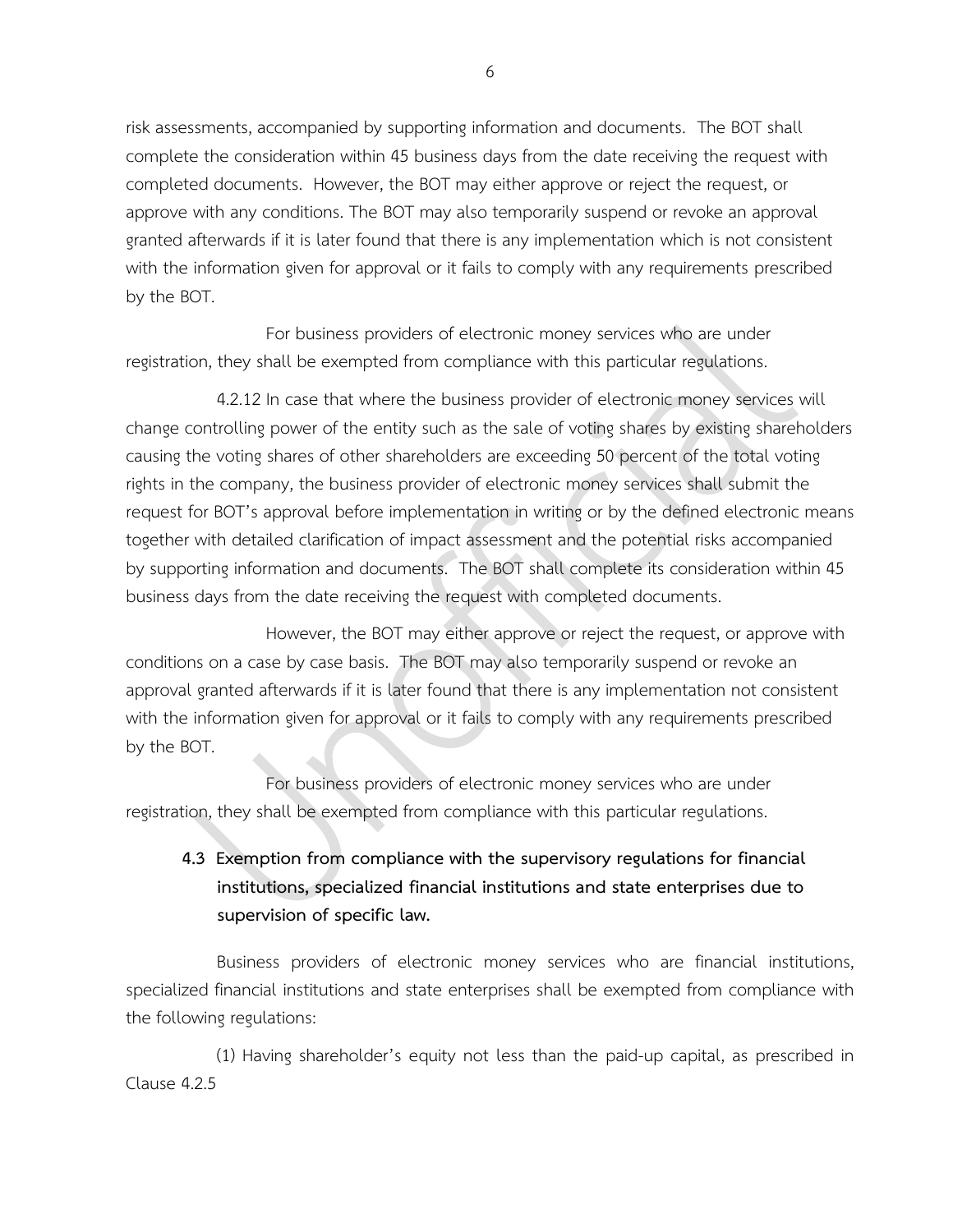(2) Undertaking additional businesses besides electronic money service business, as prescribed in Clause 4.2.11

(3) Changing of controlling power of the entity, as prescribed in Clause 4.2.12

### **4.4 Request for relaxation in compliance with the regulations**

In case that business provider of electronic money services cannot comply with the regulations prescribed in this notification due to the necessity or extraordinary circumstances which may cause the impact on continuity or credibility of electronic money service, business provider of electronic money services shall submit a request for relaxation in compliance with such regulations together with reasons and necessity to the BOT in writing or by the defined electronic means. The BOT reserves the right to approve or reject the request or approve with additional conditions to be complied with.

### **5. Transitional provision**

Those who have undertaken the electronic money service businesses prior to the effective date of this notification, if shareholder's equity is less than the paid-up capital prescribed by law in Clause 4.2.5, they shall be exempted from compliance with such regulations. However, they must manage to comply with such regulations within 60 days from the permission date.

#### **6. Effective Date**

This Notification shall come into effect from the 16 April 2018 onwards.

**Announced on**  $16^{th}$  April 2018

(Mrs. Ruchukorn Siriyodhin) Deputy Governor, Financial Institutions Stability Governor for Bank of Thailand

Payment Systems Policy Department Tel. 0 2283 5036, 0 2283 6718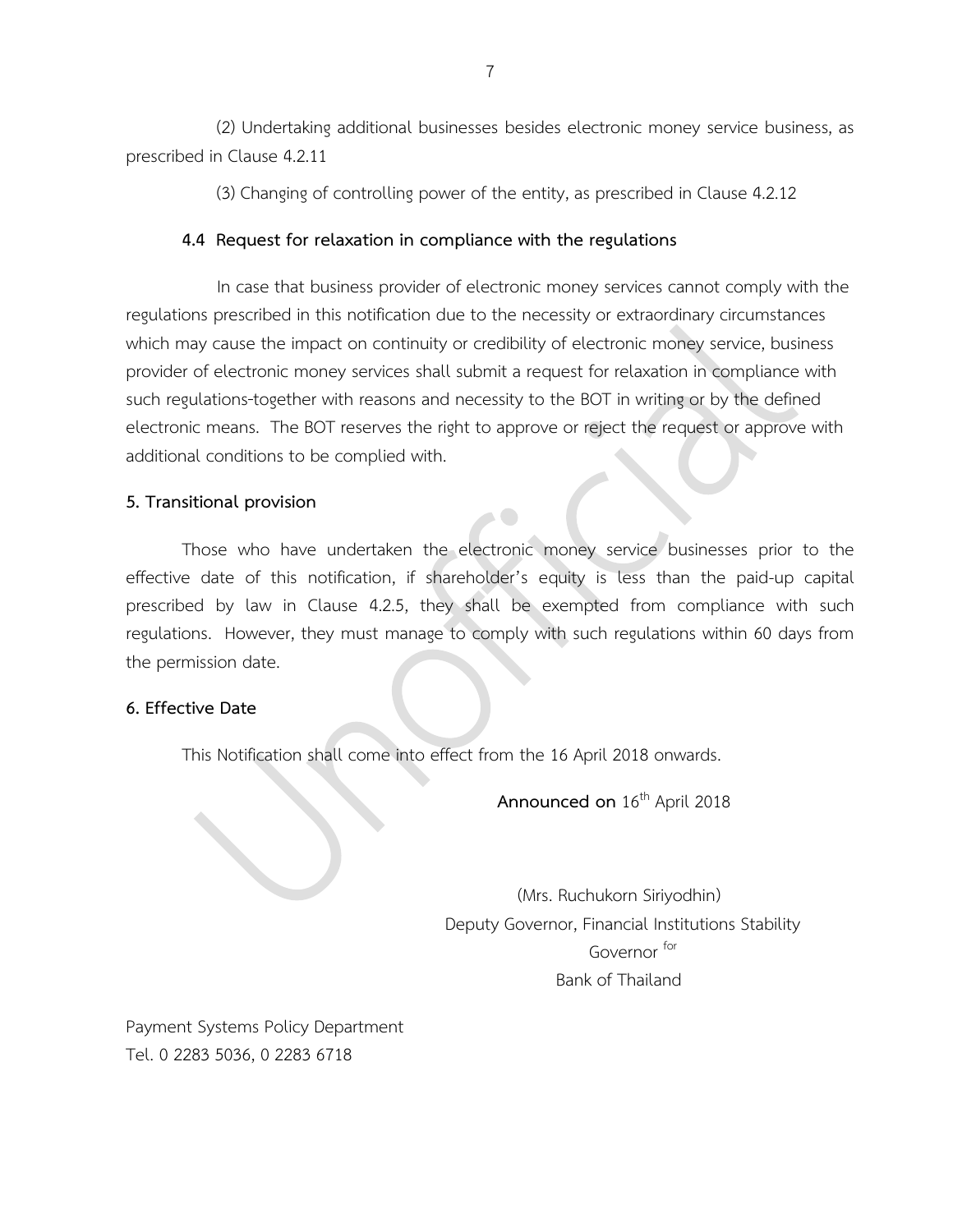## **Report of Shareholder's Equity**

| Institution Code            |                                          |
|-----------------------------|------------------------------------------|
| Name of business provider   |                                          |
| Type of services            | electronic money services                |
| Quarterly reporting period# | R F                                      |
| Deadline for submission     | 30 days from the last day of the quarter |
|                             |                                          |

Unit: Million Baht

|                               | (1)                  | (2)                               |                      |
|-------------------------------|----------------------|-----------------------------------|----------------------|
|                               | Shareholder's Equity | Paid-up Capital prescribed by law | $(1)/(2) \times 100$ |
|                               |                      |                                   | percentage           |
| Shareholder's Equity to Paid- |                      |                                   |                      |
| up Capital prescribed by law  |                      |                                   |                      |
|                               |                      |                                   |                      |